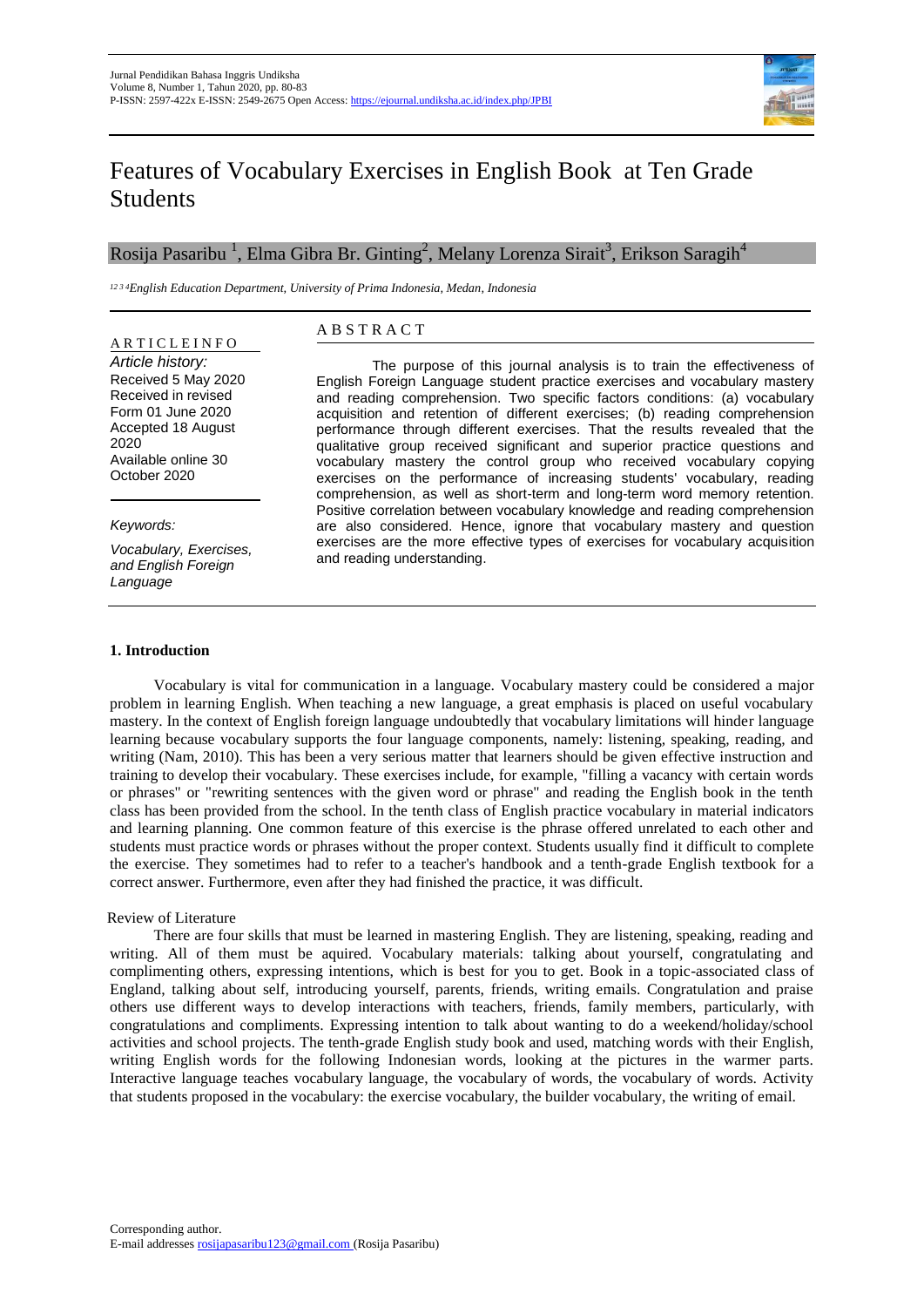#### **2. Methods**

This study employed a quasi-experimental research design. According to Ltin (2002), experimental research is research carried out by manipulating which aims to determine the effects of manipulation on observed individual behavior. An experiment is a highly controlled method. Experiments give the researcher valuable data for judging and comparing changes in scores of pre- and post-tests between the experimental group and the control group. The sample of populations in this study consisted of 34 selected students. The purposive sampling technique was employed to select the participants so that learners with particular characteristics could be selected. The participants selected were all Form Two learners and the English language was their second or foreign language. These two classes were then randomly selected as the experimental and control group. New word test. A check list of 90 words was created for the new word test. The list of words was selected from the list of words to be-learned in the English curriculum specification document by the words were also listed in the index of the English Book at ten Grade Students and Journal reference . This test was conducted to pick out 30 target words (words to be learnt) that were later tested in the pre-test and post-test. The pictorial vocabulary handout consisted of the target words, pictures and annotations of words. This handout was prepared by the researcher and verified by an appointed expert. The vocabulary exercises were taken and adapted from the English Book at ten Grade Students and Journal reference. Learners were required to match the words with the correct definition of the words.

Prior to the experiment, all the participants took the new word test so that 30 to-be learnt words in the formal study could be identified. After the researcher had identified the 30 to-be-learnt words, all the participants sat a vocabulary test, which the researcher used as the pre-test in the formal study. In the formal study, the learners of the experimental group were introduced to seven sessions of vocabulary instructions using exercises taken and adapted from the English textbook table vocabulary builder and other resources by the teacher. A feedback form was distributed to the learners after each type of vocabulary exercise was used in the vocabulary instructions. Consequently, seven sessions of normal English lessons were conducted for the control group. After the vocabulary instructions, the learners of both groups sat an immediate recall test (post-test) consisting of 30 predetermined target words listed by the researcher. After the post-test, a follow-up open ended evaluation form was administered to the experimental group. Before the formal experimental study, the researcher conducted a pilot study to investigate problems and errors that may occur. The vocabulary scores of the pre-test and post-test were first analysed using the descriptive statistics, with mean scores, standard deviation and the total improvement score in percentage presented. In addition, the data collected from the questionnaire (student's feedback form) was analysed descriptively in terms of frequency counts and percentage of responses for each statement. Regarding the qualitative data, open-ended written responses in the student's evaluation form were analysed using content analysis, which involved categorising the data accordingl

#### **3. Result and Discussion**

The results of the pre and post vocabulary tests show that reading-based vocabulary exercises are one way to improve students' vocabulary learning. The participants reported that after learning target words through the reading-based vocabulary exercises, they could read texts more comprehensively. The findings reveal that the 10 new target words entered in each part of the reading-based vocabulary exercise are the appropriate number of words for students to remember. Findings suggest that multiple exposures to the target word from a variety of exercises result in a substantial vocabulary learning. The findings suggest that some details regarding the target word from various exercises produced a vocabulary. The appearance of the target word in five types of language exercise can encourage students to make extra effort to identify its features because they know that they have to deal with the word again. The participants reported that the five vocabulary exercise types, namely underlining the target words, matching the target words with definition, changing grammatical category of the target words, multiple - choices: cloze exercises, and unscrambling string of words in the reading - based vocabulary exercises could help them understand the meaning of words well. Especially in the multiple choices: cloze exercises, they could choose the correct word from given choices to fit in the blank correctly because they could guess the meaning of unknown words from the context. Reading-based vocabulary exercises resulted in a considerable advantage in vocabulary learning of students.

The findings reveal that the 10 new target words entered in each part of the reading-based vocabulary exercise are the appropriate number of words for students to remember. Findings suggest that multiple exposures to the target word from a variety of exercises result in a substantial vocabulary learning. The appearance of the target word in five types of language exercise can encourage students to make extra effort to identify its features because they know that they have to deal with the word again. With regard to the language assessment tests, each correct answer to either comprehension questions or vocabulary questions in one assessment was awarded two points and scored respectively with the highest possible comprehension score or vocabulary score being 50.

The comprehensive score for one language assessment was 100 grade points. Also, the Paired-Samples T-Test was conducted to test for statistically significant differences between the mean scores in the two language assessments. As for the learner perception survey regarding the interactive web-based exercises, a descriptive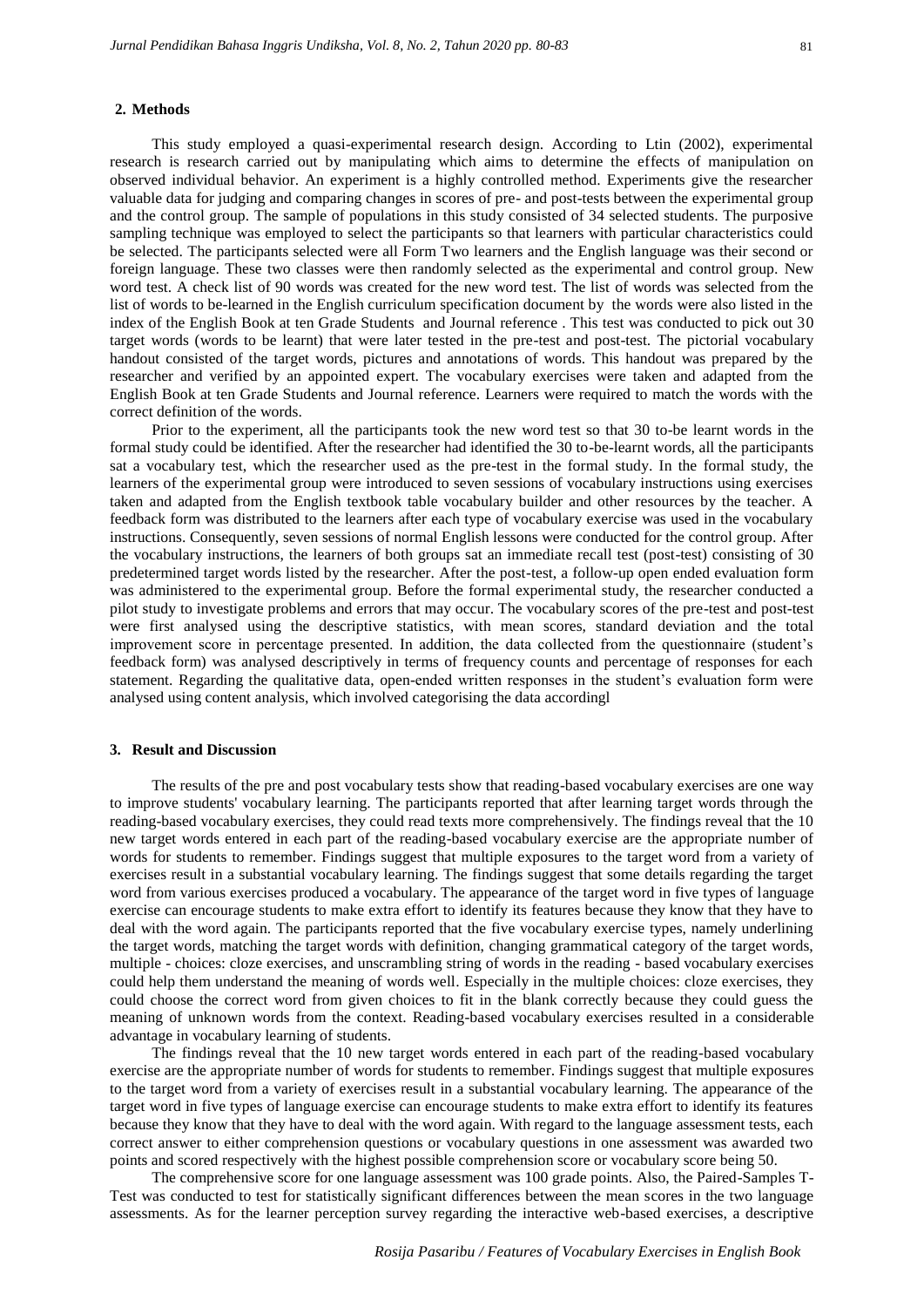analysis was adopted using means.

The purpose of the study was to compare the effectiveness of hierarchy vocabulary exercises and copying vocabulary exercises on EFL students' vocabulary acquisition and reading comprehension. Two specific factors were probed: (a) vocabulary gains and retention from different exercises; (b) reading comprehension performance through different exercises. The results revealed that the experimental group receiving hierarchy vocabulary exercises significantly outperformed the control group receiving copying vocabulary exercises on students' performance of vocabulary gains, reading comprehension, as well as short-term and long-term word memory retention. A positive correlation between vocabulary knowledge and reading comprehension was also inspected. It was, therefore, concluded that hierarchy vocabulary exercise was a more effective exercise type for vocabulary acquisition and reading comprehension.

#### **4. Conclusion**

Vocabulary is vital for communication in a language. Vocabulary mastery could be considered a major problem in learning English. The participants reported that the five vocabulary exercise types, namely underlining the target words, matching the target words with definition, changing grammatical category of the target words, multiple - choices: cloze exercises, and unscrambling string of words in the reading - based vocabulary exercises could help them understand the meaning of words well. Book in a topic-associated class of England, talking about self, introducing oneself, parents, friends, writing emails. Congratulation and praise others use different ways to develop interactions with teachers, friends, family members, particularly, with congratulations and compliments. The tenth-grade English study book and used, matching words with their English, writing English words for the following Indonesian words, looking at the pictures in the warmer parts. Interactive language teaches vocabulary language, the vocabulary of words, the vocabulary of words.

#### **References**

Agirrezabal, Manex (2018). Creating Vocabulary Exercises Through NPL. University of Copenhagen.

- Baharudin, Harun and Zawawi Ismail. (2014). Vocabulary Learning Strategies and Arabic Vocabulary Size among Pre-University Students in Malaysia. International Education Studies; Vol. 7, No. 13; 2014 ISSN 1913-9020 E-ISSN 1913-9039 Published by Canadian Center of Science and Education.
- Boonkongsaen, N and C. Intaraprasert. (2014). English Vocabulary Learning Strategies Employed by Thai Tertiary-Levels Students with Different Genders and Levels of Vocabulary Proficiency. International Journal of Scientific and Research Publications, Volume 4, Issue 3, March 2014 1 ISSN 2250-3153 [www.ijsrp.org.](http://www.ijsrp.org/)
- Kuśnierek, Anna. (2016). The role of music and songs in teaching English vocabulary to students. World Scientific News 43(1) (2016) 1-55.
- Larsen. K. Katharina (2017). Vocabulary and EFL Textbooks, Department of Foreign Languages. University of Bergen. Master's Thesis.
- Lyding, dkk. (2020). Using Crowdsourced Exercises for Vocabulary Training to Expand ConceltNet, European Language Resources Association (ELRA).
- Malik, R. Singh and Fuad A. Hamied. (2016). Research Method A Guide for First Time Researchers. Bandung: UPI PRESS.
- Nayan, Surina and Hariharan N.K. (2015). A Preliminary Study on Vocabulary Learning Strategies Used by the Students from the Faculty of Accountancy. International Journal of Languages, Literature and Linguistics, Vol. 1, No. 1, March 2015.
- Purwanti, et. al. (2015). Relationship between Vocabulary Mastery and Vocabulary Learning Strategies.
- Ratsgoo, Azadeh. (2011). Intentional and Incidental Vocabulary Learning through Listening Comprehension. University of Kashan. Unpublished Thesis.
- Panjaitan, Roselma. (2018), An Analysis Students' Ability in Using Personal Pronouns in Narrative Text, University of Prima Indonesia. Thesis.

Thornbury, Scout. (2002). How to Teach Vocabulary. London : Longman.